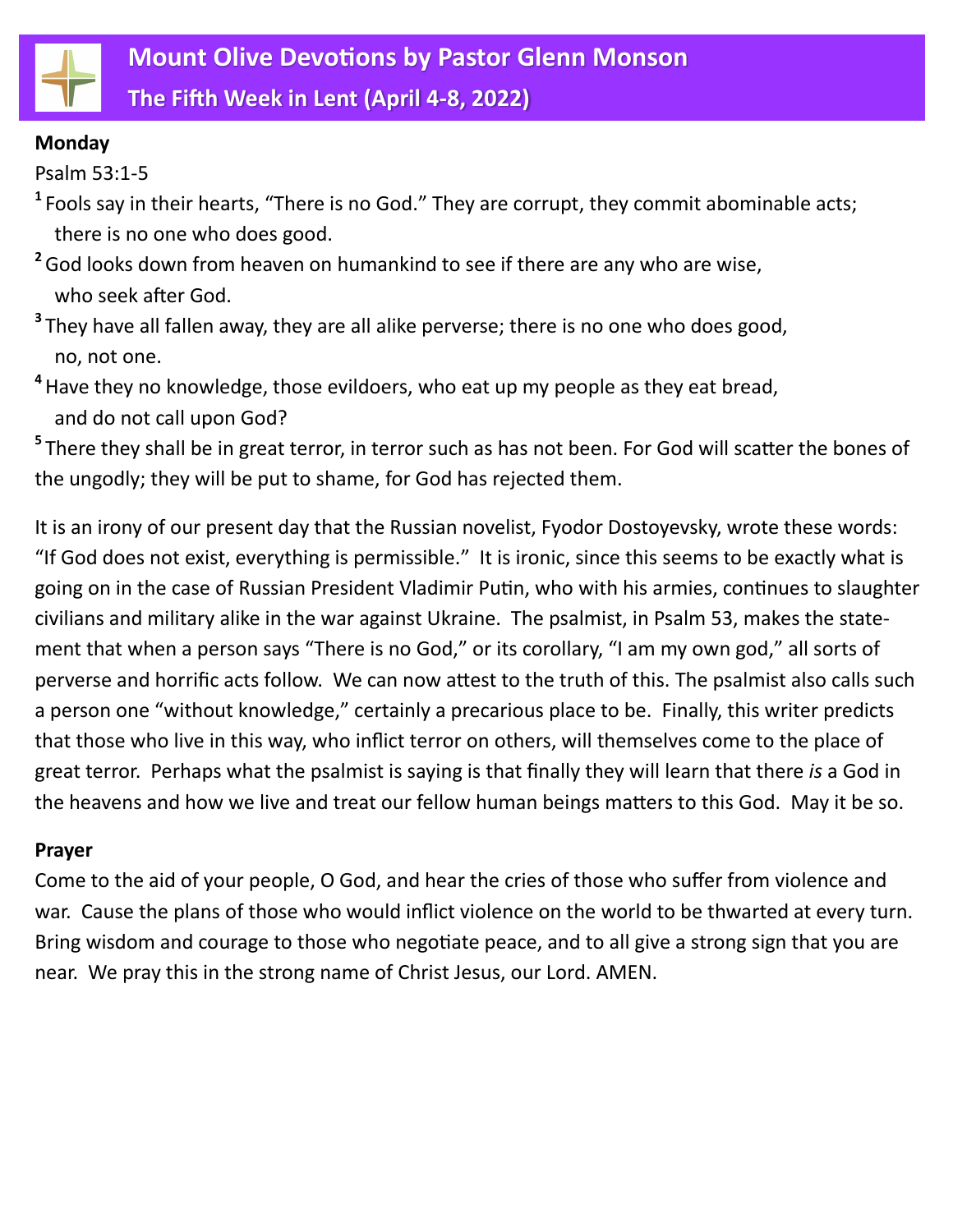## **Tuesday**

## II Kings 4:1-7

Now the wife of a member of the company of prophets cried to Elisha, "Your servant my husband is dead; and you know that your servant feared the LORD, but a creditor has come to take my two children as slaves." <sup>2</sup> Elisha said to her, "What shall I do for you? Tell me, what do you have in the house?" She answered, "Your servant has nothing in the house, except a jar of oil." **3** He said, "Go outside, borrow vessels from all your neighbors, empty vessels and not just a few. **<sup>4</sup>** Then go in, and shut the door behind you and your children, and start pouring into all these vessels; when each is full, set it aside." <sup>5</sup> So she left him and shut the door behind her and her children; they kept bringing vessels to her, and she kept pouring. **<sup>6</sup>**When the vessels were full, she said to her son, "Bring me another vessel." But he said to her, "There are no more." Then the oil stopped flowing. **<sup>7</sup>** She came and told the man of God, and he said, "Go sell the oil and pay your debts, and you and your children can live on the rest."

There are a number of such miracle stories around the prophet Elisha recorded in the book of Second Kings. Upon reading them, we are struck by their fantastic nature. They seem to suggest that some sort of magic or supernatural powers have been given to Elisha. While we modern folk are likely very skeptical of the factual nature of such stories, it begs the question, "How much of life is truly understood?" I would argue that there is little that we *truly* understand, and that, in fact, mysteries abound even in everyday life. Why is one person born into a family with strength, health, and wisdom, while another is born into a family saddled with weaknesses of body and mind? Why is one nation blessed with abundant soil, water, and agreeable weather, while another knows only drought or flood or wasteland? Why do some come to faith in God and others do not? The questions are endless. I would submit that life is full of mystery, and our posture is best one of humble curiosity, even in the face of events we are certain couldn't have happened. It may just be that God is at work in ways that are well beyond our imagination.

## **Prayer**

Give us humble hearts and minds, O God. Teach us to listen, watch, and ponder, rather than insisting that we have nothing to learn. Give us joy in the mysteries of life, and fill us every day with your Spirit, so that we might have true wisdom and goodness. In the name of Christ, we pray. AMEN.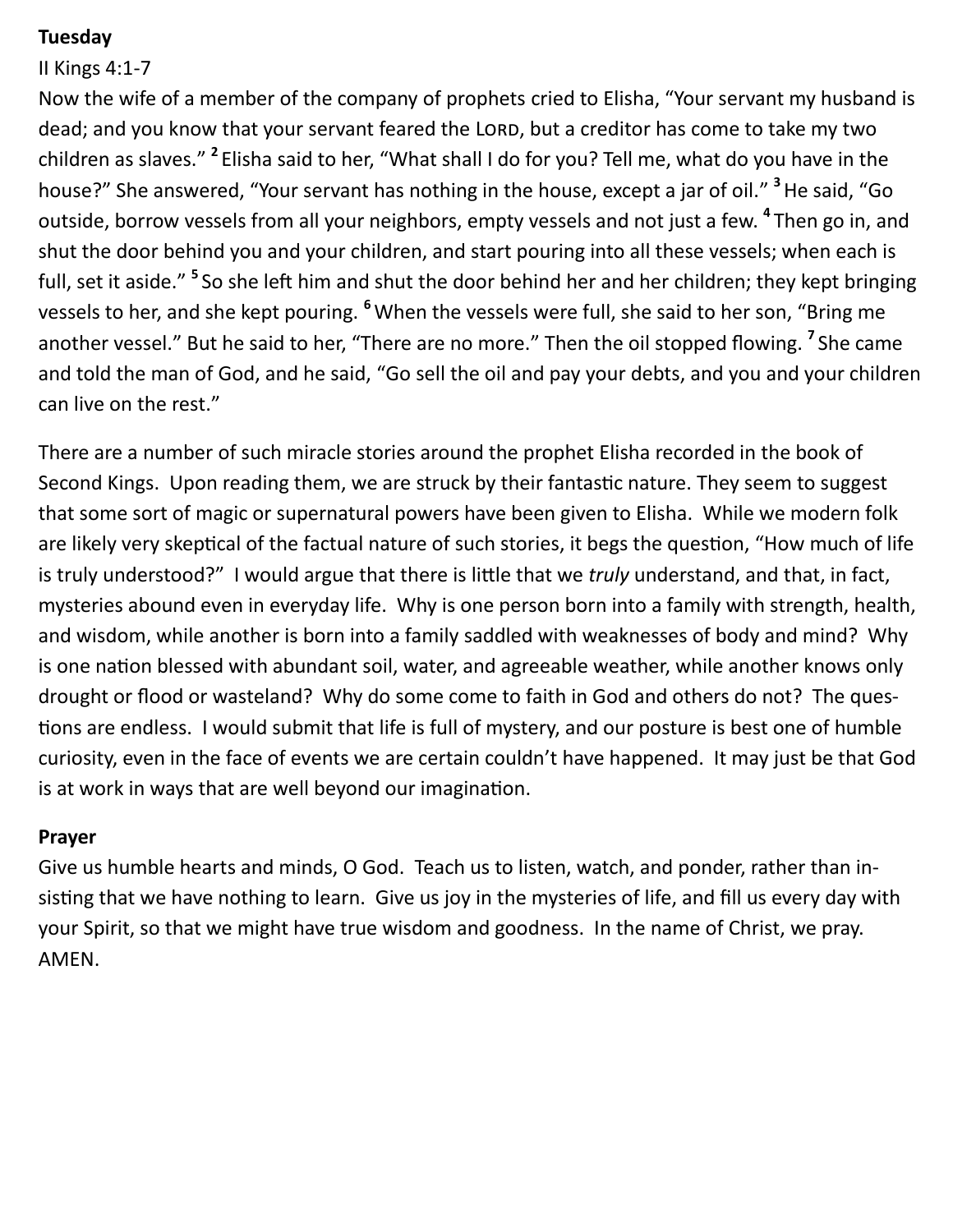## **Wednesday**

#### Luke 9:12-17

<sup>12</sup> The day was drawing to a close, and the twelve came to him and said, "Send the crowd away, so that they may go into the surrounding villages and countryside, to lodge and get provisions; for we are here in a deserted place." <sup>13</sup> But he said to them, "You give them something to eat." They said, "We have no more than five loaves and two fish—unless we are to go and buy food for all these people." **<sup>14</sup>** For there were about five thousand men. And he said to his disciples, "Make them sit down in groups of about fifty each." **<sup>15</sup>** They did so and made them all sit down. **<sup>16</sup>**And taking the five loaves and the two fish, he looked up to heaven, and blessed and broke them, and gave them to the disciples to set before the crowd. **<sup>17</sup>**And all ate and were filled. What was left over was gathered up, twelve baskets of broken pieces.

The story of the feeding of the five thousand is one of the few miracles stories of Jesus that is recorded in all four gospels. This makes it abundantly clear that the gospel writers were not shy about telling this story, but, in fact, wanted to be sure this story was remembered. We can decide to take it at face value, attributing the miracle to the divinity of Christ, and leave it at that, or we can look beyond that and ask what more this story is teaching us. One of the clear teachings here is that God is an abundant provider. "Do not doubt God's abundant provision!" could well be a central teaching here. This miracle also seems dependent on the action of Christ, as he "blessed and broke" the loaves and fish. Many scholars have pointed out the similarity between these words and St. Paul's words in describing Jesus' actions at the Last Supper. Are we being pointed to Christ as the Bread of Life? No matter how you understand it, this story is full of good news.

#### **Prayer**

We praise and thank you, God of All Life, for your abundant provision for this earth. Sun, soil, and seed all come together to bring food to all creatures. You are a God of abundance. Grant us faith in your provision all our days, and let us take joy in all that your hand provides. In your holy name we pray. AMEN.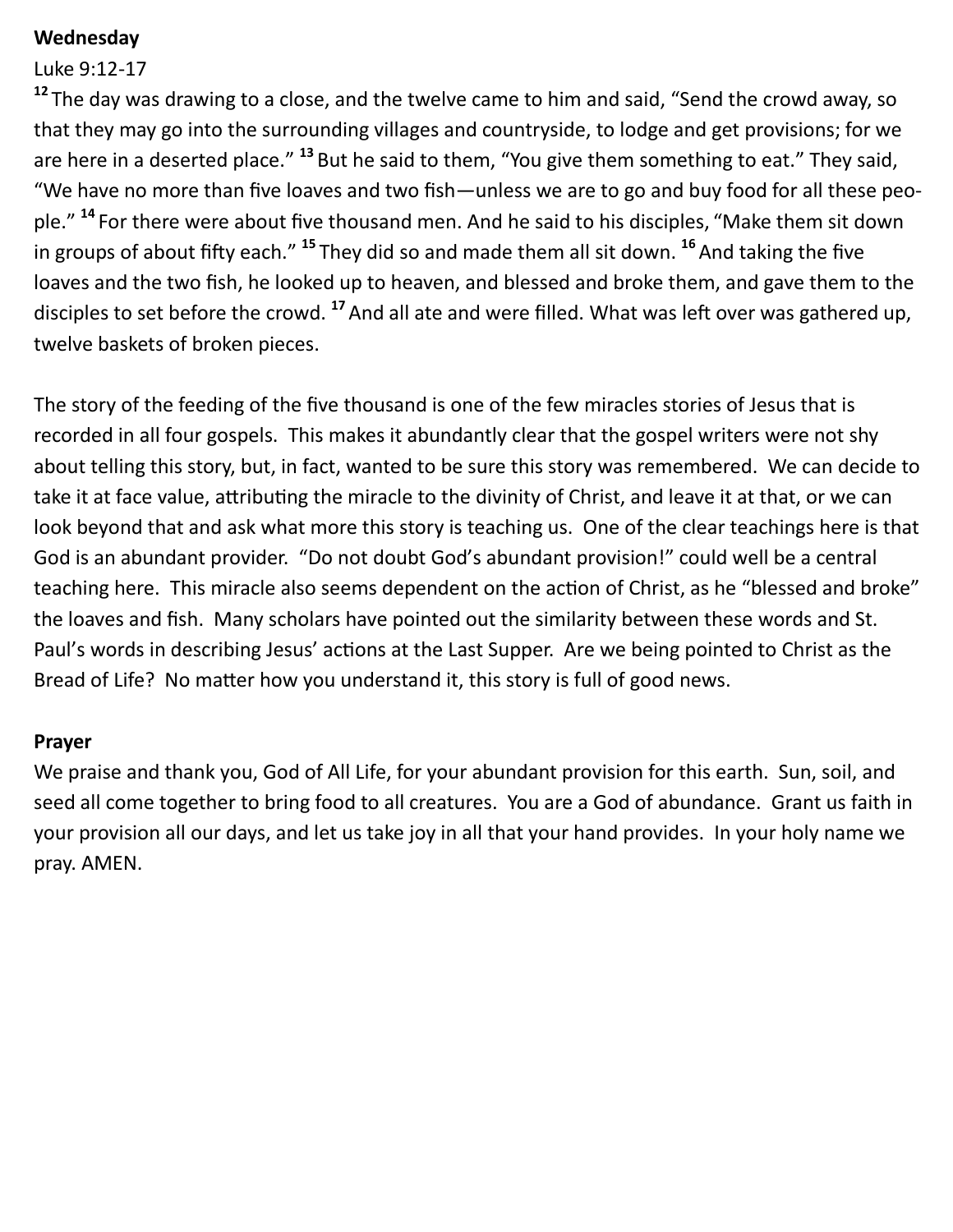# **Thursday**

Philippians 2:19-24

**<sup>19</sup>** I hope in the Lord Jesus to send Timothy to you soon, so that I may be cheered by news of you. **<sup>20</sup>** I have no one like him who will be genuinely concerned for your welfare. **<sup>21</sup>**All of them are seeking their own interests, not those of Jesus Christ. **<sup>22</sup>** But Timothy's worth you know, how like a son with a father he has served with me in the work of the gospel. **<sup>23</sup>** I hope therefore to send him as soon as I see how things go with me; **<sup>24</sup>** and I trust in the Lord that I will also come soon.

Having a faithful friend is a great gift. The Apostle Paul knew this well. He experienced both loyalty and betrayal from those close to him, but it seems that Timothy was the one person who never wavered in his loyalty to Paul. As Paul says here, Timothy is like a son to him. His commendation is interesting: Paul describes him as one who is "genuinely concerned for your welfare" while others seek only "their own interests." One of the newspaper columnists I regularly enjoy reading is a businessman named Harvey Mackay. Mr. Mackay is clearly a very successful business person and he is also very clear that success in business does not come from simply pursuing your own interests. His columns are filled with stories of successful people whose success includes being genuinely

concerned for the welfare of others, sometimes to the point of enduring tremendous self-sacrifice. Loyalty, integrity, faithfulness, and perseverance, these are the qualities, according to Mackay, that are consistently found in those who find success. Perhaps what we have here is St. Paul lifting up his mentee, Timothy, as an example for others to follow, as they try to find good success.

# **Prayer**

Thank you, Gracious God, for people of integrity and faithfulness. Thank you for business people whose aim it is to serve the broader community, even as they endeavor to provide for themselves and their families. Give your Church faithful pastors, leaders, and workers, that your gospel might go forth with vigor. Keep us from foolish and wasteful paths. Bless us with wisdom, we pray. In the name of Christ. AMEN.